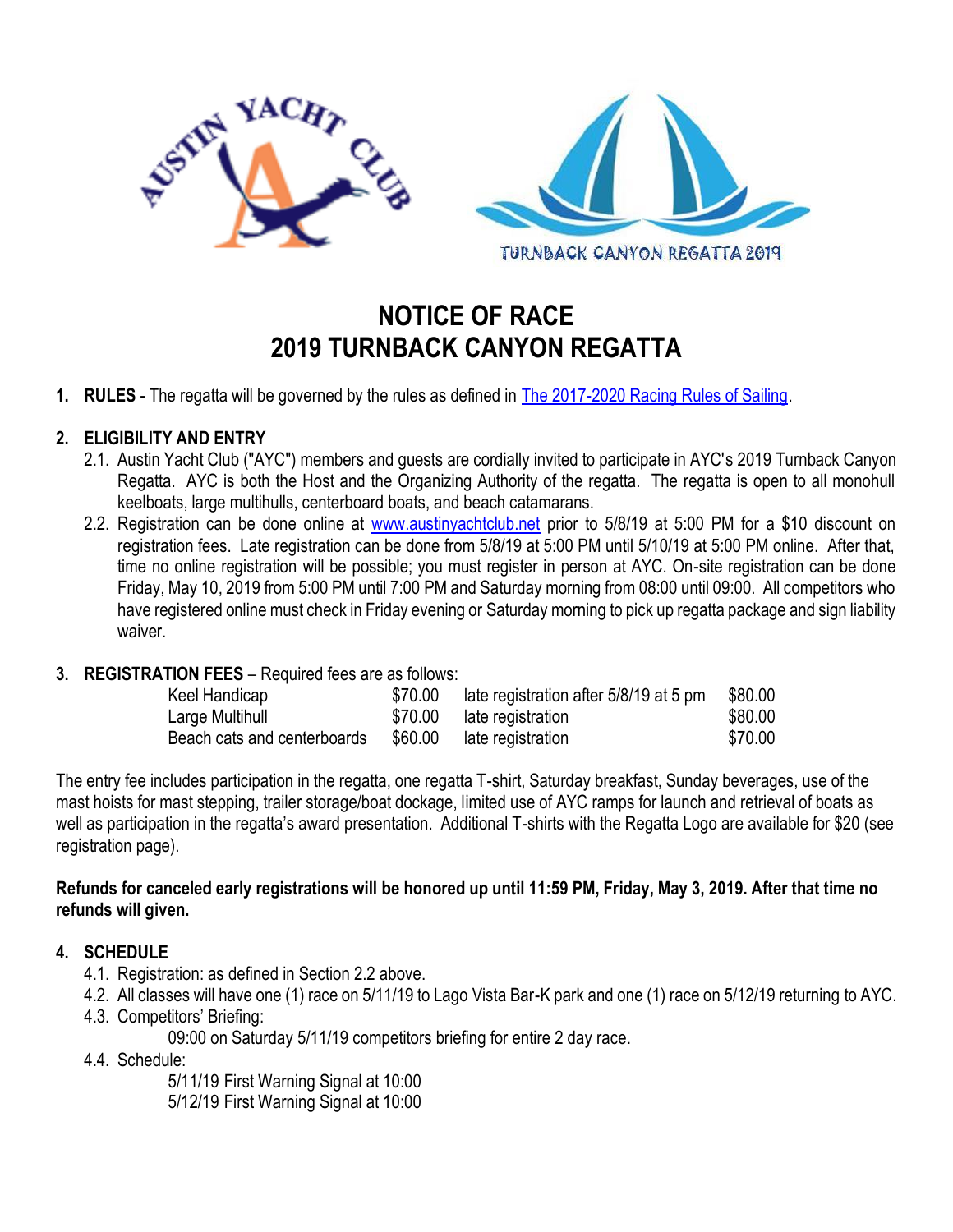## **5. SOCIAL ACTIVITIES**

- 5.1. There will be a designated camping area at Lago Vista park near the water's edge for those who are not sleeping on their boats. The AYC will supply a UHaul truck to transport camping gear to and from the event.
- 5.2. Friday evening registration and festivities will take place at the club house where you can check in and pick up the regatta booklet.
- 5.3.Saturday Morning registration and check in will continue and complimentary breakfast will be served from 8:00 AM until 9:00 AM..
- 5.4.Saturday evening, dinner, beer, water and soft drinks will be **available for purchase** with cash or credit cards from several local Lago Vista restaurants food trucks in a food-court manner at the Bar-K park/campground. There will be several bands for dancing and entertainment. The Turnback Canyon Regatta will be the focus of the annual LagoFest (see *lagofest.com*) sponsored by the City of Lago Vista.
- 5.4.1. Water Taxi service will be provided by the AYC Roadrunners to help fund their out of town racing, cash tips are encouraged.
- 5.5.Sunday Morning Breakfast tacos will be available for competitors and one bag of ice per registration will be complementary.
- 5.6.At the end of the return race on Sunday, food will be available for purchase for \$8 per meal as a fund raiser benefiting the AYC Road Runner youth sailing program. Complimentary beer will be provided by the Regatta.
- **6. MEASUREMENTS** No measurement of boats is required. Any boats competing in a PHRF handicap fleet must have a valid handicap rating certificate on file with the Keel Fleet PHRF Handicap Committee prior to participating in the Regatta.
- **7. SAILING INSTRUCTIONS** The sailing instructions will be available on the AYC website and will be published in the regatta booklet available to all competitors at check in. One set will be provided to each registered boat.
- **8. VENUE** AYC is a private yacht club located on Lake Travis, Texas, at 5906 Beacon Drive, Austin, TX 78734-1428. Directions and other information relating to AYC are available on its website located at [www.austinyachtclub.net.](http://www.austinyachtclub.net/)

8.1. Please note that pets, drones, fireworks and fires are not allowed at niether the AYC nor the Lago Vista Bar-K Park

8.2. There will be no parking at the park. Lago Vista is providing a free shuttle from the parking lots along RR 1431 to the park.

8.3. AYC is committed to preventing the spread of invasive species, and asks all boat owners, whether sailboats, motor boats, or kayaks, to clean their hulls, bilges and their trailers when coming from another lake to Lake Travis, and when leaving Lake Travis headed to another lake. See [https://www.texasinvasives.org](https://www.texasinvasives.org/)

**9. THE COURSES** - Racing will take place on courses defined by LCRA channel markers, AYC permanent buoys, and/or temporary inflatable tetrahedrons at the discretion of the race committee. See sailing instructions.

## **10. SCORING**

- 10.1. All racing boats will be assigned to a Class for scoring purposes. Such class assignments will be posted on the official notice board prior to the first race of the series.
- 10.2. All keel boats and trimarans will be scored using the "Time on Time" variant of the PHRF handicap rating system in accordance with the PHRF of Lake Travis handicap values. All other boats will be scored using the Portsmouth handicap rating system utilizing US Sailing's [Portsmouth Handbook,](https://www.ussailing.org/wp-content/uploads/2018/01/2017-North-American-Portsmouth-Yardstick-Handbook.pdf) using the most current DPN numbers posted on US Sailing [site](http://www.ussailing.org/racing/offshore-big-boats/portsmouth-precalculated-classes/) as of 5/7/19. Boats without published numbers may be assigned a DPN number at the PRO's discretion.
- 10.3. One (1) race is required to be completed to constitute a regatta.
- **11. RADIO COMMUNICATION** A boat shall neither make radio transmissions while racing nor receive radio communications not available to all boats.